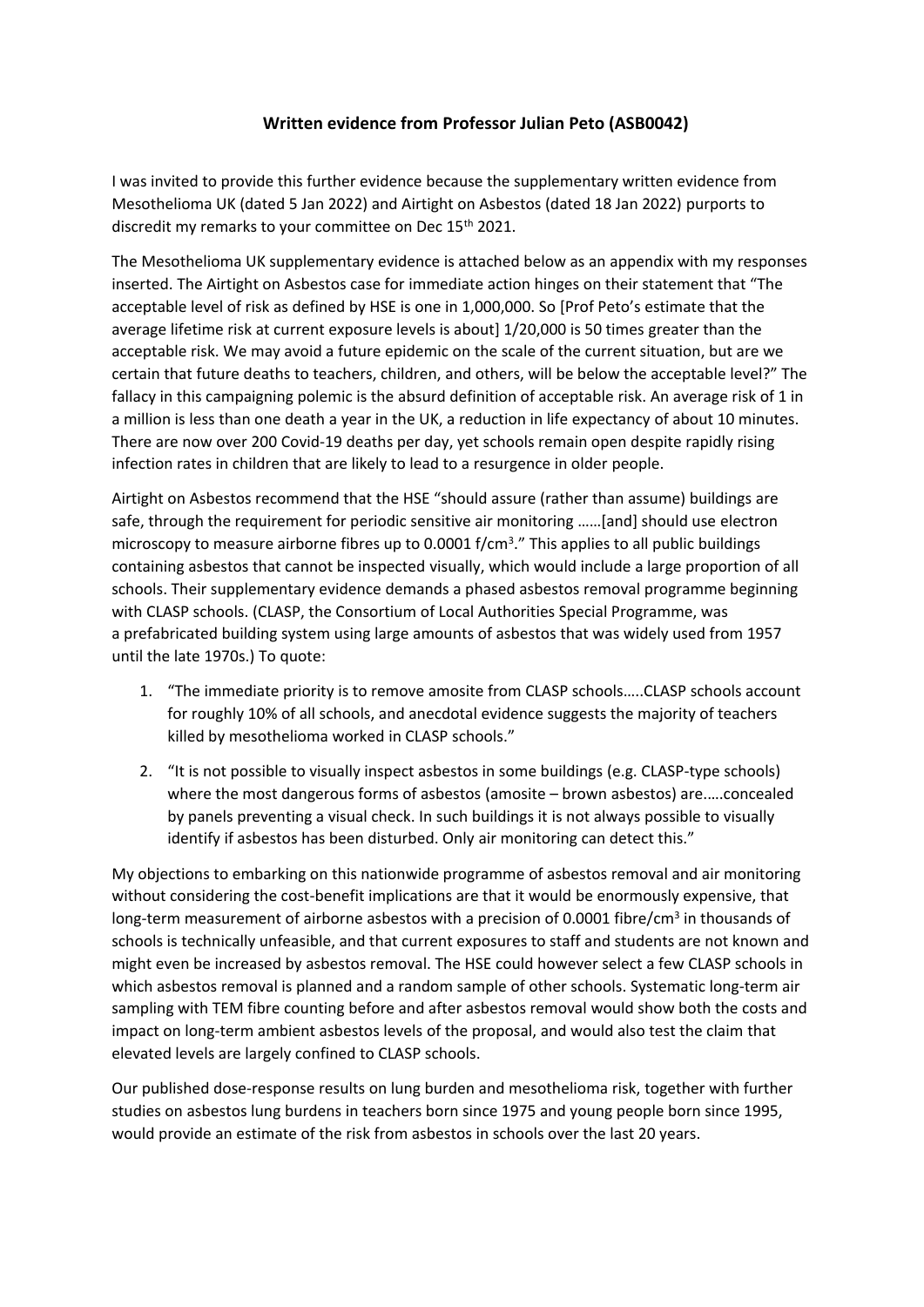My views on measured airborne levels and long-term exposure (i.e. what is actually inhaled) are misrepresented by the Airtight on Asbestos claim that "Professor Peto stated that air measurements will not make a difference to understanding the cumulative risks of exposure for occupants of buildings. This directly contradicts his evidence given to the Education Select Committee in 2013." My concerns include the paucity of good data on long-term airborne measurements, uncertainty over where the samplers should be placed to be representative of what is inhaled, and the possibility that most asbestos is inhaled during occasional heavy exposures that cannot be measured reliably. The pilot studies described above would contribute to a better understanding of these difficult questions.

### **Appendix** Responses by Prof J Peto, including 3 additional references, are inserted in red.

### **Written evidence from Mesothelioma UK (ASB0037)**

5th January 2022

### **Ref: HSE's approach to asbestos management: Work and Pensions Committee Hearing December 15th 2021**

Members of the Mesothelioma UK team watched with interest the House of Commons Work and Pensions Committee hearing on Wednesday 15th December 2021. We were pleased to contribute to the first evidence session following which we submitted supporting information. We thank you for allowing us to submit further evidence which we feel compelled to offer following this second hearing.

This additional evidence is in response to points made by Prof Julian Peto.

# i} *There is no useful estimate of exposure to asbestos and therefore risk of mesothelioma except through measuring lungs.*

This was a central claim made by Professor Peto. Recently Prof Peto's team have undertaken the TIPS study which looks at samples of lung material resected from live patients who have either had mesothelioma, lung cancer or pneumothorax.<sup>1,2</sup> The last of these groups is interesting because they are younger and relatively healthy. Prof Peto wishes this research to continue and suggests that it will be possible to pursue groups of interest, such as teachers who have had surgery for pneumothorax. In addition, (at  $\approx$  10:17.30) he says it is one that can be performed by the HSE. Overall, however, the testing of lung tissue seems to provide useful data and we are sympathetic to Prof Peto's view that this research should be funded to continue. In addition, we understand that the HSE is presenting evidence to the Work and Pensions Committee in February, where the possibility of their undertaking this work could be explored.

# ii) *Other claims and attempts to estimate exposure to asbestos and risk of mesothelioma are, therefore, not useful.*

The second claim follows from the first but Prof Peto makes explicit criticism of three other attempts to estimate exposure. The first is the idea of large-scale air monitoring of the sort advocated by Airtight on Asbestos. He dismisses this with an argument that seems vague. It is that we need to know people's 10-year exposure in an environment rather than the amount in the air at one particular time, even if that is several days of monitoring. He quotes no data to support this and doesn't acknowledge the fact that this type of air monitoring is already established and routine in several European countries.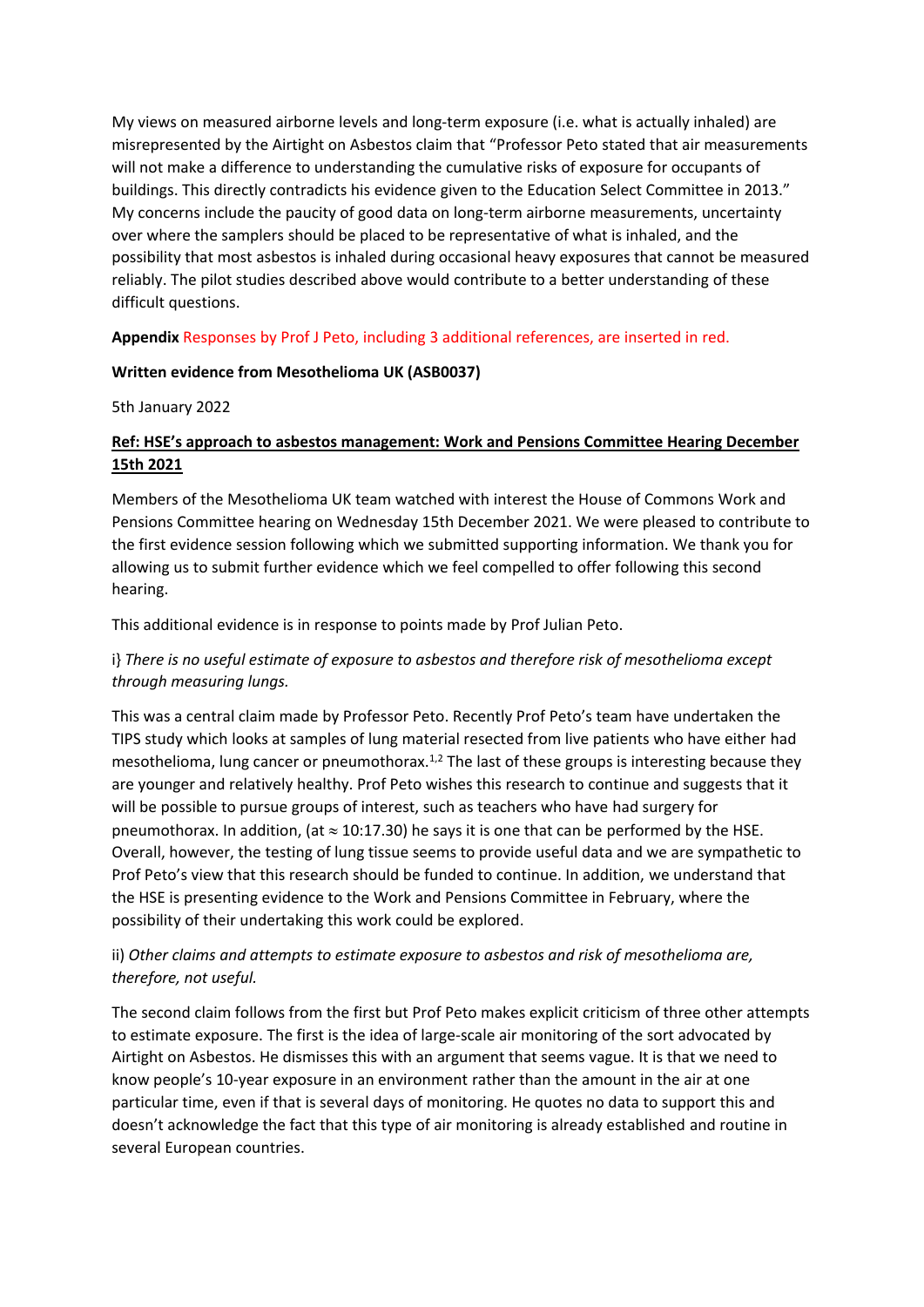Airtight on Asbestos recommends that "The HSE should assure (rather than assume) buildings are safe, through the requirement for periodic sensitive air monitoring based upon revised risk and priority assessment. The HSE, in line with the best international practice, should use electron microscopy to measure airborne fibres up to 0.0001 f/cm3. These tests should take place when the buildings are in use."

The cost of such a survey even in a single school would be enormous, and could not provide a reliable estimate of the resulting risk to staff and students for several reasons.

- 1. Such studies of airborne amosite were not done 50 years ago in any environment which resulted in a measurable mesothelioma risk, so the relationship between airborne levels and mesothelioma risk is not known.
- 2. Most exposures may be from transient disturbances rather than the ambient level. Our results indicate that exposure in buildings fell sharply after 1980 when asbestos was no longer being installed.
- 3. The HSE has carried out long-term air sampling in a small number of schools and detected no asbestos fibres. Further studies in a few schools known to contain asbestos, sampling both before and after asbestos removal or remediation, should be done before considering widespread air monitoring.

Secondly, Prof Peto dismisses the use of personal histories, where people go back through their occupational and other history to look for exposure to asbestos. He supports this argument with data from the TIPS. He uses an anecdote of a worker whose lungs were heavily contaminated with asbestos but who denied any exposure to it. This weakness with personal history is clearly a problem but it is not one that has stopped such histories being used to form a clinical picture and in legal cases to fight cases for negligent exposure to asbestos by those who subsequently develop mesothelioma. In addition, based on histories provided by relatives or the deceased prior to their death, coroners can and do declare mesothelioma to be an industrial injury even where they have no evidence of asbestos in the lungs and where the person has no history of working in a high-risk industry.

The evidence that self-reported details of asbestos exposure are unreliable is not anecdotal. The primary analyses of our large mesothelioma case-control study<sup>6</sup> were based on a simplified classification which was strongly predictive of mesothelioma risk: carpenter, plumber, electrician, painter, other construction workers, other high-risk occupations, medium-risk industrial work, reported asbestos exposure in a low-risk occupation, and living with an occupationally exposed relative. Further analyses based on our very detailed questionnaire on possible asbestos exposures were published by the HSE.<sup>7</sup> This suggested that self-reported asbestos exposure was not predictive of risk within these broad groups. The fact that lawyers suing for compensation rely on self-reported asbestos exposure from mesothelioma patients is not good evidence that such self-reports are reliable. As almost all mesotheliomas are caused by asbestos and it is likely that most exposures occur at work coroners are probably right to classify them as industrial injuries, but not to attribute them to an anecdotal report of asbestos exposure in a particular employment.

The third source of data is the ONS mortality statistics. Prof Peto acknowledges their usefulness but points out two weaknesses with them. The first is that there can be a 50-year latency between exposure to asbestos and likely death from it. The second is that the ONS only records your last occupation. Prof Peto suggests that this is a problem for some groups, he cited male teachers as an example. We believe the problem to be wider than this example suggests; many women work in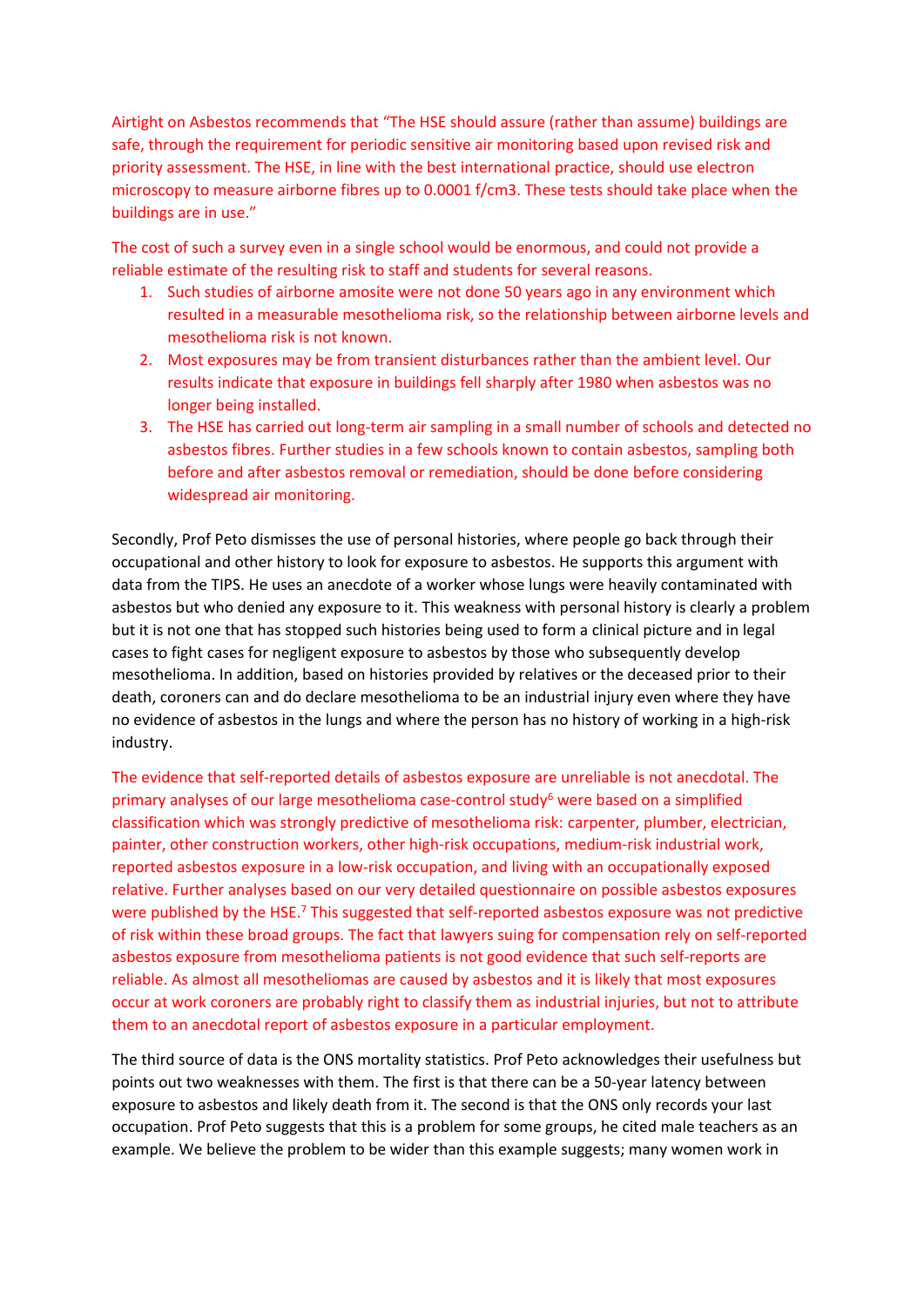deteriorating public buildings such as schools and hospitals but also have uneven occupational histories such that their last occupation is not that of, say, teacher or nurse.

The limitations of PMRs, which are based on the last occupation as recorded on the death certificate, are well known. They provide a useful indicator of possible occupational risk, particularly for very high-risk jobs, and also for occupations such as farming, medicine or the law in which many people work all their lives. However, as I mentioned those whose left the occupation are excluded and those who previously did other jobs are included. The PMR is thus likely to underestimate the effect of lifelong exposure for very high-risk occupations such as carpentry but may overestimate it for occupations which some people join after higher risk exposure in a previous occupation. Among female teachers in our case control study<sup>7</sup> 39% (7/18) of mesotheliomas and only 8% (3/38) of controls had also worked in other jobs with potential asbestos exposure. Their PMR may therefore be slightly exaggerated. A similar bias was seen in male teachers, with 64% (7/11) of mesotheliomas and 47% (37/79) of controls reporting previous potentially more hazardous employment.

Howie has suggested that a problem in occupational risk is created by the fact that the ONS only records occupation where the individual dies before age 75. $3,4$  Prof Peto rejected this claim, suggesting that once we have the data up to that 75 years then we know the trajectory from that point onwards. Howie's point, however, is that those in high-risk industries will have been heavily exposed and be likely to die before 75. Others, such as teachers and nurses, are less heavily exposed and be more likely to die after that age such that their occupation will not be recorded. It is for this reason that the age 75 cut off skews the data against those who work in hazardous environments rather than hazardous occupations.

This reveals a misunderstanding of how PMRs (proportional mortality ratios) are calculated and what they mean. The bias referred to acts only in people at high risk of dying from other causes, because PMRs are based on the proportion of all deaths that are due to mesothelioma. An increase in the death-rate from other causes will therefore reduce the PMR in high-risk groups. Consider the contribution from deaths at age 70-74, for example. Suppose that the probability of dying from mesothelioma in the next 5 years in those who survive to age 70 is 0.01 in asbestos workers and 0.001 in the whole population (a relative risk of 10). If the risk of dying from all causes at age 70-74 is 0.2 in asbestos workers and 0.1 in the whole population their mesothelioma PMR will be (0.01/0.2) divided by (0.001/0.1), which is 5 (half the true relative risk). The mesothelioma PMR for a group such as teachers who do not have higher than average death-rates from other causes will be close to their relative risk at each age, and if their all-cause death-rate is lower than average their mesothelioma PMR will actually be higher than their true relative risk. (NB: PMRs are conventionally reported as a percentage, so a proportional mortality ratio of 5 is reported as 500.)

Prof Peto was dismissive of the Airtight on Asbestos campaign and refers, we believe, to the campaign's paper "Don't Breathe In" <sup>4</sup> which is one of the papers used by the campaign. He questioned why this paper does not refer to his TIPS research. We thought this might be because the papers we have read from the TIPS study do not refer to risk at school or in hospitals which is the focus of the Airtight on Asbestos campaign.

They have not even read the summary of our TIPS report<sup>1</sup> in which we said: "Further data are needed to discover whether asbestos still present in buildings, **particularly schools**, is a persistent or decreasing hazard to workers who disturb it and to the general population, and whether environmental exposure occurs predominantly in childhood or after beginning work." The final sentence of our report was: "We are now recruiting further young pneumothorax cases, to identify those with high lung burdens **so that their schools** and homes can be studied."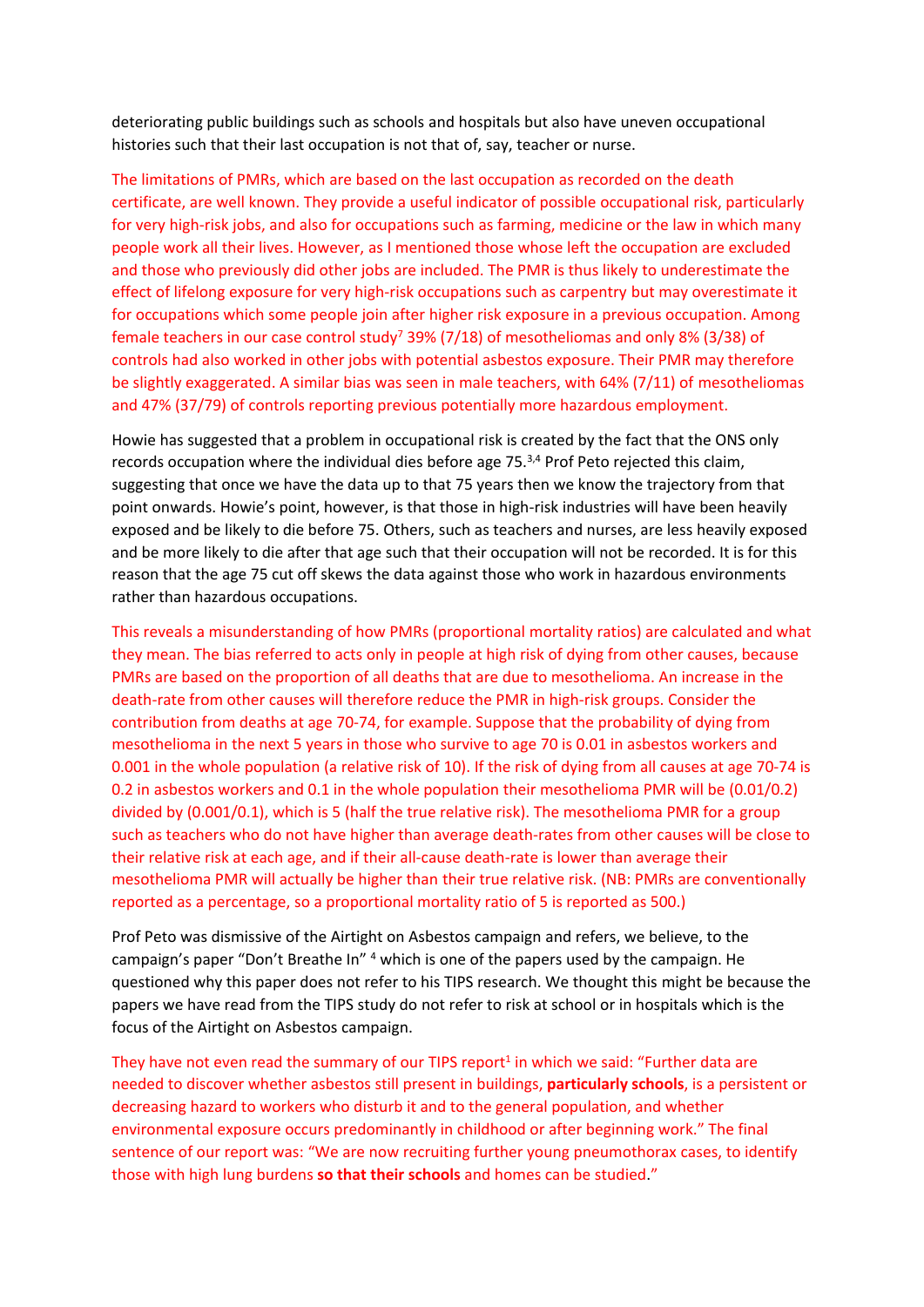Prof Peto questioned why the Airtight on Asbestos campaign makes use of Howie's paper which Prof Peto stated to the committee had not been published in a sufficiently academic journal. We can only assume Howie, who may respond himself, was keen to publish his work in a journal suitable for the Occupational Health areas in which he works.

Professor Peto dismisses as nonsense the claim in Airtight on Asbestos paper that for every teacher that dies of mesothelioma, nine former pupils will die.

What I described as nonsense is the Airtight on Asbestos claim that "the permitted levels of airborne asbestos in the UK can expose a child to 100,000 fibres per day, compared to 10,000 fibres in Germany"<sup>4</sup> and their impractical demand for extensive air sampling in schools to enforce a limit of 0.0001 fibre/ml.

Although this is stated in the paper, it is not the result of work done by the group. It is, instead, a claim from statistical modelling performed in a report by the US Environmental Protection Agency.<sup>5</sup> As such, it can't be summarily dismissed as academically inadequate. Indeed, given the lack of any other modelling of the question of how many pupils are at risk when teachers are at risk, it deserves close attention.

The higher risk to children was addressed in 2013 by the DH Committee on Carcinogenicity, of which I was then a member. We stated that "Because of differences in life expectancy, for a given dose of asbestos the lifetime risk of developing mesothelioma following exposure to asbestos is predicted to be about 3.5 times greater for a child first exposed at age 5 compared to an adult first exposed at age 25 and about 5 times greater when compared to an adult first exposed at age 30."<sup>8</sup> It is not known whether teachers and children inhaled similar amounts of asbestos in schools, but if they did far more than 9 times as many mesotheliomas would probably be caused in children, as most people are not teachers but everyone goes to school.

#### iii) *The committee should not recommend removal of asbestos from public buildings.*

To support this point, Professor Peto refers to research from the 1980s which suggests that removal of asbestos increases the amount of asbestos in the air and therefore the risk to others. It is noteworthy here that Prof Peto is willing to use air monitoring for evidence (of what happens when asbestos is removed) even though he has dismissed it elsewhere. His suggestions are nonetheless plausible, although they are addressed in other documents and were discussed in the second half of the hearing on this day. In addition, the idea of leaving asbestos in situ has clear theoretical problems. One is how long this policy can be maintained as buildings deteriorate; and as we have noted elsewhere, schools and hospitals are subject to high rates of wear and tear. The second is that, whilst Prof Peto extrapolates a decline in the rates of mesothelioma over time, this must be subject to doubt if asbestos is left in situ in old public buildings. This policy cannot work long-term.

In passing, Prof Peto suggested in addition that removal of asbestos would be damaging to the public purse. Large scale public policy decisions cannot be made in this offhand way. In this regard, there are really two decisions to be made. The first is whether phased removal of asbestos from public buildings, starting with schools, would benefit public health. We believe a strong case can be made in favour of such a policy.

The second is whether the benefit would justify the cost involved. This is a judgement that can only be made through health economic modelling. This is performed in a number of institutions including the School for Health and Related Research (ScHARR) at the University of Sheffield and the York Health Economics Consortium at the University of York.